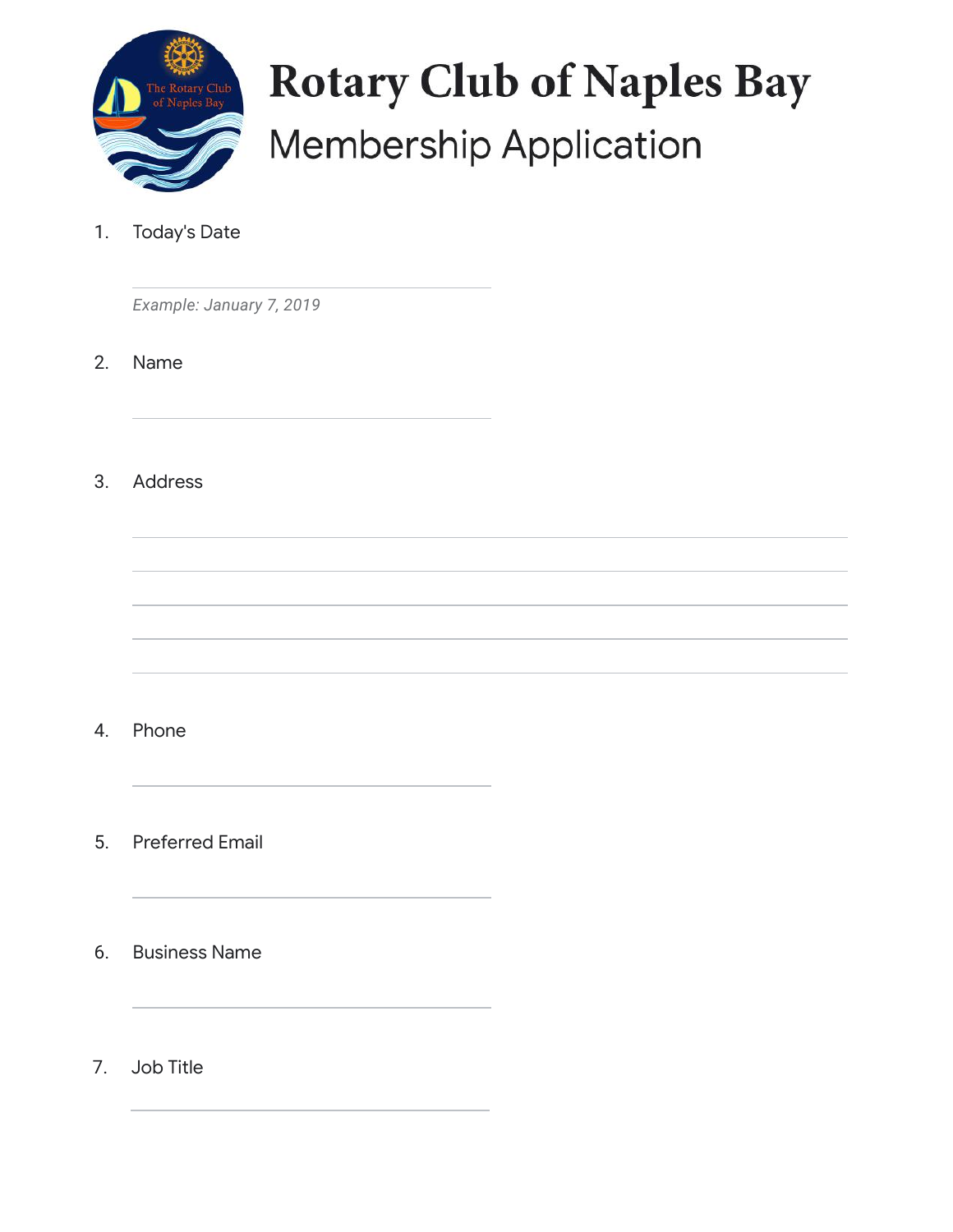## 8. Club Sponsor

The person that introduced you to Rotary.

- 9. Second Language
- 10. Your Social Media URLs:

- 11. List any previous Rotary memberships.
	- Please provide the number, city and state.

12. Select Your Membership \* Required

*Mark only one oval.*

Basic Quarterly Membership (\$110)

Basic Annual Membership (\$460)

13. Would you like to support Every Rotarian Every Year (EREY)? Optional

*Mark only one oval.*



- I would like to donate Quarterly (\$25)
- I would like to donate Annually (\$100)